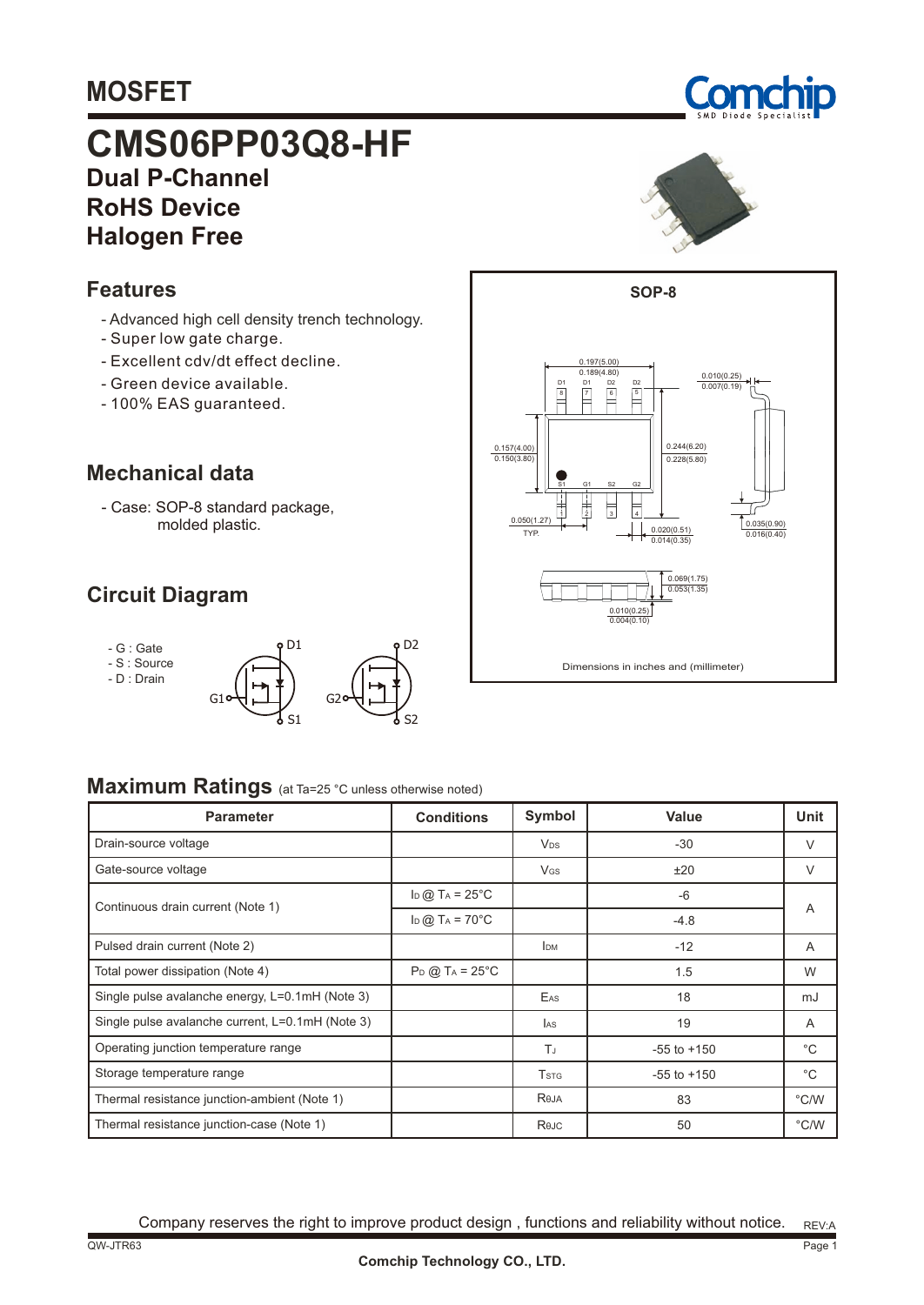

## **Electrical Characteristics** (at TJ=25°C unless otherwise noted)

| <b>Parameter</b>                           | Symbol                       | <b>Conditions</b>                                               | Min    | <b>Typ</b> | <b>Max</b> | <b>Unit</b> |  |
|--------------------------------------------|------------------------------|-----------------------------------------------------------------|--------|------------|------------|-------------|--|
| Drain-source breakdown voltage             | <b>BV<sub>DSS</sub></b>      | $V$ GS = 0V, ID = -250µA                                        | $-30$  |            |            | V           |  |
| Gate threshold voltage                     | VGS(th)                      | $VDS = VGS$ , $ID = -250\mu A$                                  | $-1.0$ |            | $-2.5$     | V           |  |
| Forward transconductance                   | gfs                          | $VDS = -10V$ , $ID = -6A$                                       |        | 6          |            | S           |  |
| Gate-source leakage current                | IGSS                         | $V$ GS = $\pm$ 20V                                              |        |            | ±100       | nA          |  |
| Drain-source leakage current (Tj=25°C)     |                              | $VDS = -24V$ , $VGS = 0V$                                       |        |            | $-1$       |             |  |
| Drain-source leakage current (Tj=55°C)     | <b>IDSS</b>                  | $VDS = -24V$ , $VGS = 0V$                                       |        |            | -5         | μA          |  |
| Static drain-source on-resistance (Note 2) | RDS(on)                      | $V$ GS = -10V, ID = -5A                                         |        |            | 45         |             |  |
|                                            |                              | $V$ GS = -4.5V, ID = -4A                                        |        |            | 82         | $m\Omega$   |  |
| Total gate charge (Note 2)                 | $\mathsf{Q} \mathsf{g}$      |                                                                 |        | 6.4        |            | пC          |  |
| Gate-source charge                         | Q <sub>gs</sub>              | $V_{DS}$ = -20V, ID = -4A, VGS = -4.5V                          |        | 2.2        |            |             |  |
| Gate-drain ("miller") charge               | Qgd                          |                                                                 | 2.3    |            |            |             |  |
| Turn-on delay time (Note 2)                | $td($ on $)$                 | $V_{DS} = -12V$ , $V_{GS} = -10V$<br>ID = -4A, RG = $3.3\Omega$ |        | 9          |            | nS          |  |
| Rise time                                  | tr                           |                                                                 |        | 16.6       |            |             |  |
| Turn-off delay time                        | $td($ off $)$                |                                                                 |        | 21         |            |             |  |
| <b>Fall time</b>                           | tf                           |                                                                 |        | 21.6       |            |             |  |
| Input capacitance                          | $\mathop{\sf Ciss}\nolimits$ |                                                                 |        | 632        |            |             |  |
| Output capacitance                         | Coss                         | $V$ GS = 0V, $V$ DS = -15V, $f = 1$ MHz                         |        | 100        |            | pF          |  |
| Reverse transfer capacitance               | $C$ rss                      |                                                                 |        | 74         |            |             |  |
| Source-drain diode                         |                              |                                                                 |        |            |            |             |  |
| Diode forward voltage (Note 2)             | <b>V<sub>SD</sub></b>        | $V_{GS} = 0V$ , Is = -1.7A, TJ=25°C                             |        | $-0.84$    | $-1.2$     | V           |  |
| Continuous source current (Note 1,6)       | $\mathsf{ls}$                |                                                                 |        |            | -6         | A           |  |
| Pulsed source current (Note 2,6)           | <b>ISM</b>                   | $V_G = V_D = 0V$ , Force current                                |        |            | $-12$      | A           |  |
| Guaranteed avalanche characteristics       |                              |                                                                 |        |            |            |             |  |
| Single pulse avalanche energy (Note 5)     | EAS                          | $V_{DD}$ = -25V, L=0.1mH, las = -10A                            | 5      |            |            | mJ          |  |

Notes: 1. Surface mounted on a 1inch² FR-4 board with 2oz copper.

- 2. The data tested by pulsed, pulse width ≤300µs, duty cycle ≤ 2%.
- 3. The EAS data shows max. rating. The test condition is VDD=-25V, VGS=-10V, L=0.1mH, IAS=-19A.
- 4. The power dissipation is limited by 150°C junction temperature.
- 5. The min. value is 100% EAS tested guarantee.
- 6. The data is theoretically the same as ID and IDM, in real applications, should be limited by total power dissipation.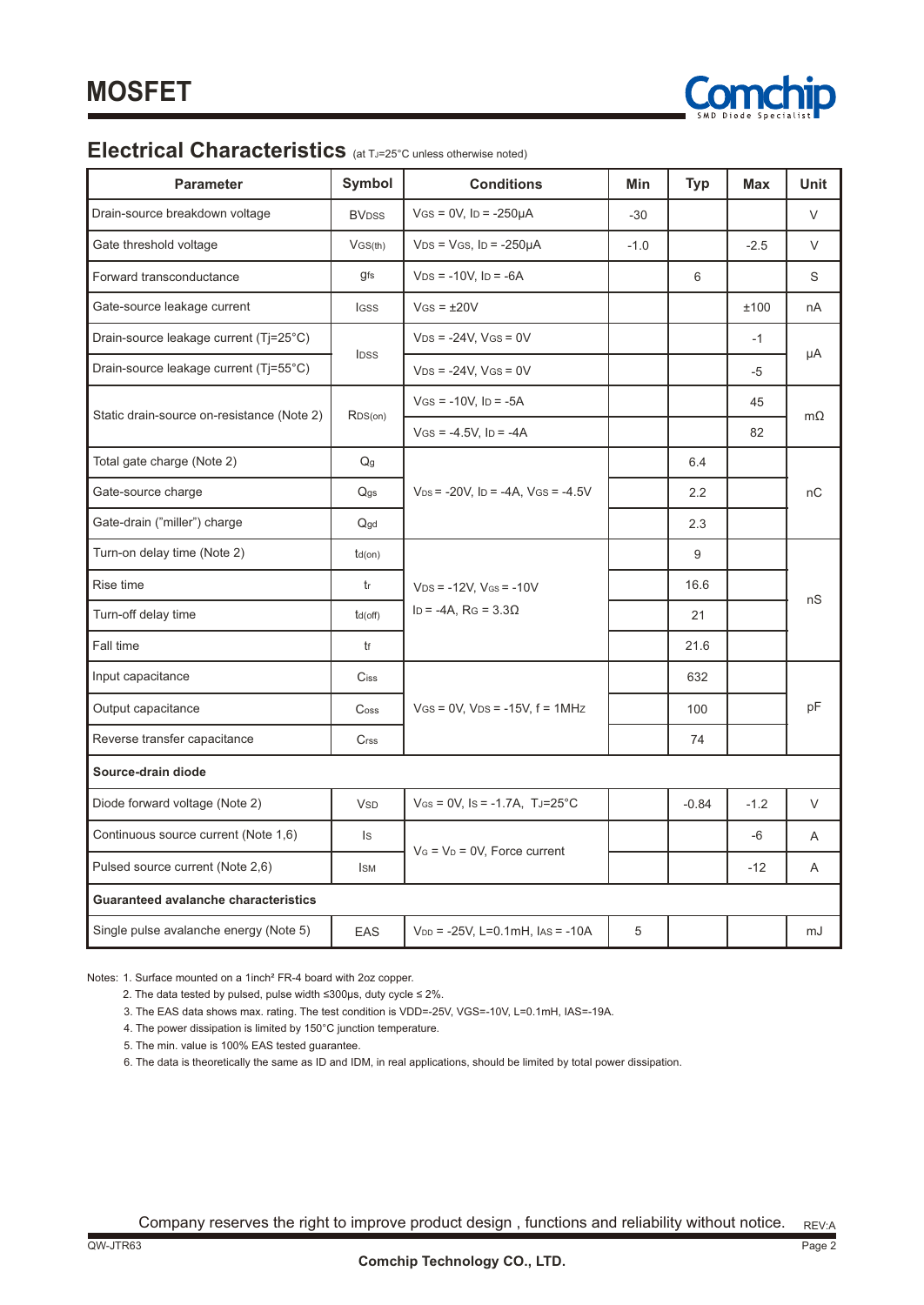

#### Rating and Characteristic Curves (CMS06PP03Q8-HF)



Fig.2 - On-Resistance vs. G-S Voltage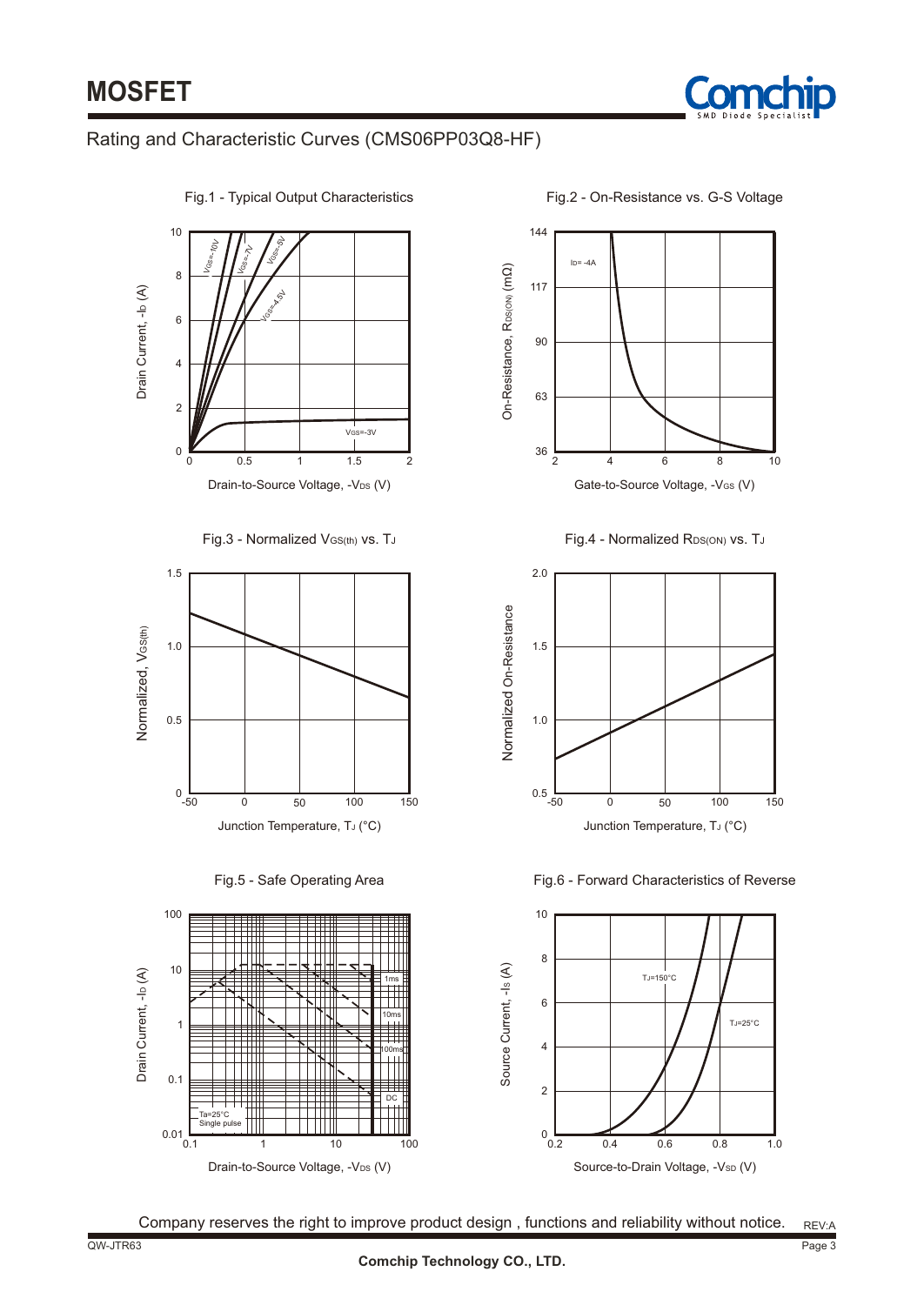

#### Rating and Characteristic Curves (CMS06PP03Q8-HF)



Fig.7 - Gate Charge Characteristics

Fig.8 - Capacitance Characteristics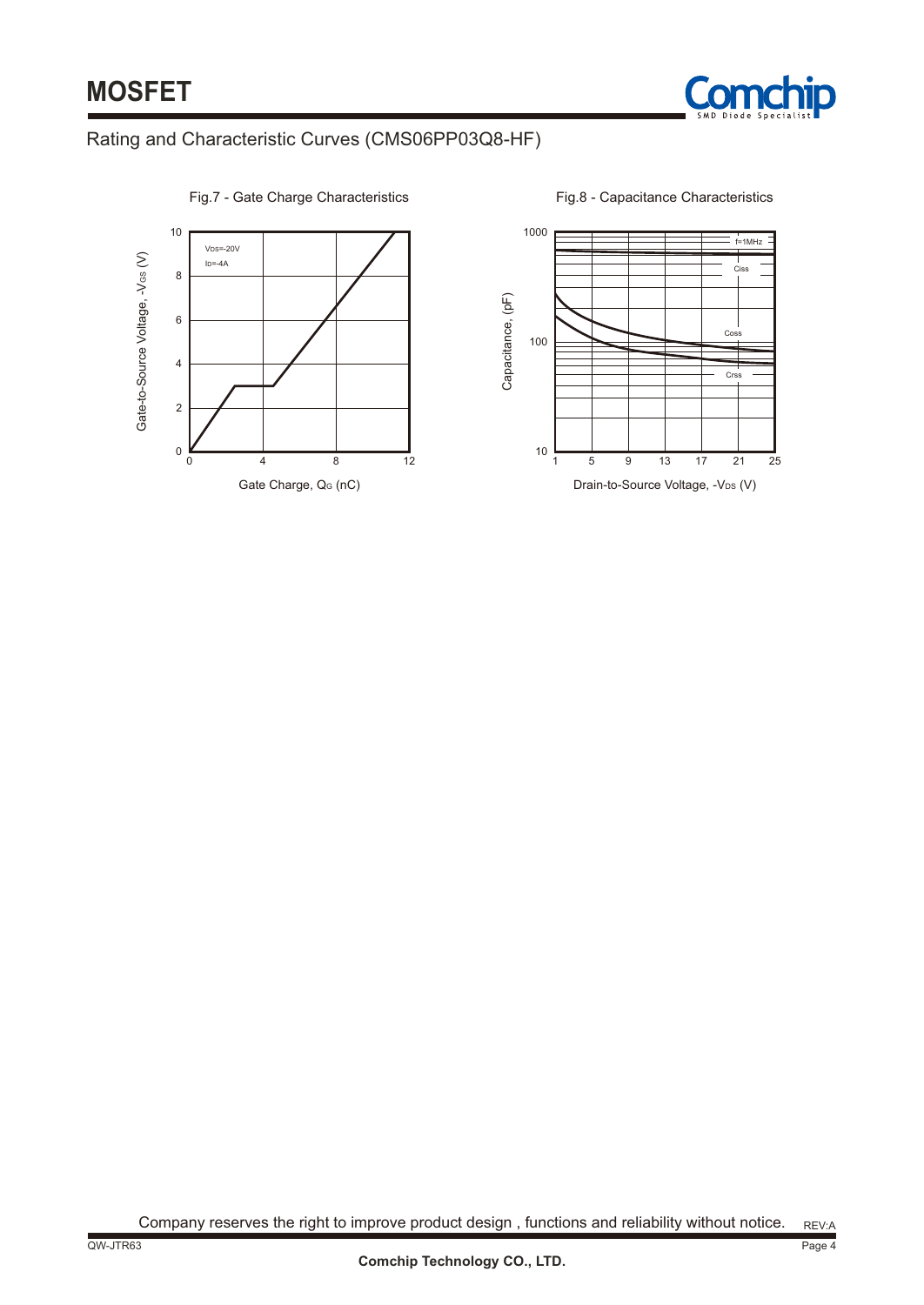

# **Reel Taping Specification**



|       | <b>SYMBOL</b> | -                 |                   |                   | P <sub>0</sub>    | P <sub>1</sub>    |                   | W                 | W          |
|-------|---------------|-------------------|-------------------|-------------------|-------------------|-------------------|-------------------|-------------------|------------|
| SOP-8 | (mm)          | $1.75 \pm 0.10$   | $5.50 \pm 0.05$   | $8.00 \pm 0.10$   | $4.00 \pm 0.10$   | $2.00 \pm 0.05$   | $0.30 \pm 0.05$   | $12.00 \pm 0.30$  | 18.40 ref. |
|       | (inch)        | $0.069 \pm 0.004$ | $0.217 \pm 0.002$ | $0.315 \pm 0.004$ | $0.157 \pm 0.004$ | $0.079 \pm 0.002$ | $0.012 \pm 0.002$ | $0.472 \pm 0.012$ | 0.724 ref. |